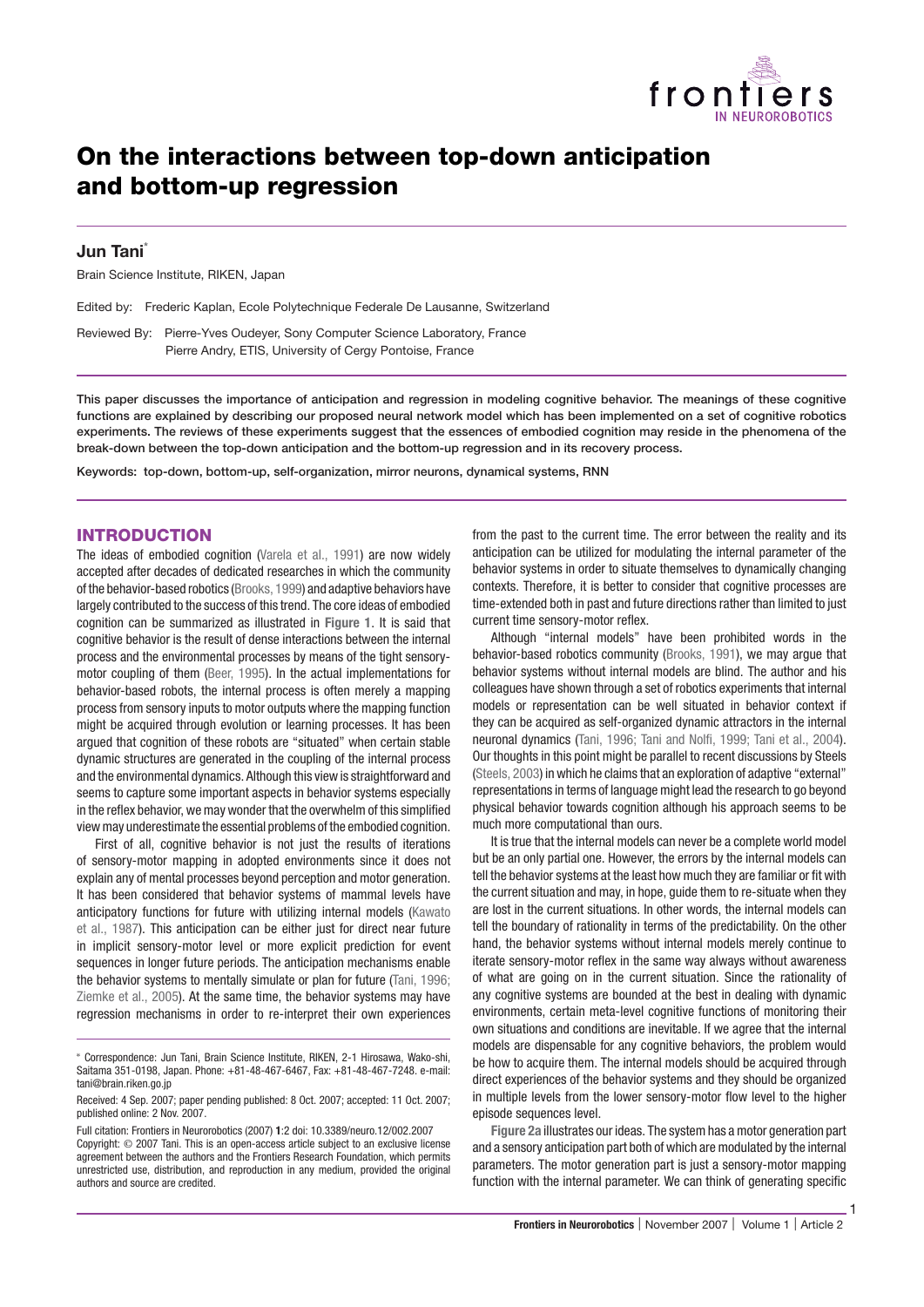

**Figure 1. Sensory-motor coupling between behavior system and environment.**

sensory-motor sequence patterns by setting their corresponding values into the internal parameters. This is like as if a specific behavior primitive or motor schema (Arbib, 1981) in repertory were retrieved by using a key of this internal parameter. The anticipation part is realized by a forward model (Demiris and Hayes, 2002; Kawato et al., 1987; Tani, 1996; Werbos, 1990; Wolpert and Kawato, 1998) where the sensory inputs of the next time step are anticipated based on the current motor outputs and the internal parameters. Then, one step after, the gap between the anticipation and the



**Figure 2. (***a***) Behavior system with anticipation and regression mechanism**. (*b*) Extension to multiple levels. *m*(*t*) and *s*(*t*) represent the current motor and sensory patterns. p represents the internal parameter which corresponds to the PB vector in the later sections.



Furthermore, the internal parameters can be fed into the next higher level (see **Figure 2b**). The higher level receives this internal parameters as the inputs and attempts to anticipate their future time developments as well as to regress for their past with having additional internal parameters of this higher level. The higher level is operated with much slower time constant and therefore the information processing in the higher level becomes abstracted. The anticipations of the inputs in the higher level are fed back to the lower level as the top-down signal from the higher level. Therefore, the internal parameters in the lower level are determined through dynamic interactions between the top-down anticipation from the higher level and the bottom-up regression from the lower level. This top-down and bottom-up interactions are one of the most essential characteristics in our proposed scheme by which continuous sensory-motor sequences are automatically segmented into a set of reusable behavior primitives, as will be detailed in the later section.

There have been various trials to utilize hierarchy in order to scale learning and generation capability of systems (Dayan and Hinton, 1993; Morimoto and Doya, 1998; Tani and Nolfi, 1999). In studies of reinforcement learning, it is proposed that the upper level decomposes the entire task into easier sub-tasks and that each sub-goal is achieved in the lower level in simulation defined in 2-D maze-like state space (Dayan and Hinton, 1993) and in robotics experiment with high-dimensional continuous motor space (Morimoto and Doya, 1998). The sub-tasks may correspond to behavior primitives and change of sub-goals do for that of the internal parameter in our proposed scheme. However, in these studies sub-tasks have to be learned as separated from whole task. This means that cues to segment whole task into sub-tasks are given by experimenters. On the other hand, (Tani and Nolfi, 1998) showed that hierarchically organized gating networks can segment sensory-motor sequences into behavior primitives through learning process. The segmentation can be achieved in the bottom-up way by introducing autonomous gating mechanism utilizing the prediction error (Wolpert and Kawato, 1998; Tani and Nolfi, 1998). However, the study (Tani and Nolfi, 1998) could not investigate the topdown and bottom-up interactions, which is the main interest in the current paper, because the system lacks the top-down pathway.

It is considered that embodied cognition requires two different aspects which seem to conflict with each other in various contexts. On the one hand, the sensory-motor processes have to deal with detailed interactions with the environment for the purpose of precise control of bodily movements. On the other hand, higher level cognition would require abstractions of those lower level sensory-motor processes, manipulating them compositionally for conducting goal-directed planning, inference, etc. This conflict is well represented by the symbol grounding problem by Harnad (Harnad, 1990), in which it is argued that symbol systems consisting of arbitrary tokens cannot be grounded because they are not constrained by physical interactions with the external world. We have, however, presumed that this gap might be reduced significantly if both share the same metric space of physical dynamical systems, and if dense bi-directional bottom-up and top-down interactions can be achieved there. For the purpose of elucidating the nature of bi-directional interactions by means of physical dynamics, the ideas shown in **Figure 2** have been implemented on a specific neuronal dynamic model and its characteristics have been examined under various cognitive robotics experiments. By reviewing these experiments, the current paper will discuss what is required beyond the conventional ideas of the embodied cognition and the behavior-based robotics for the purpose of modeling human cognition including its metaphysical problems.

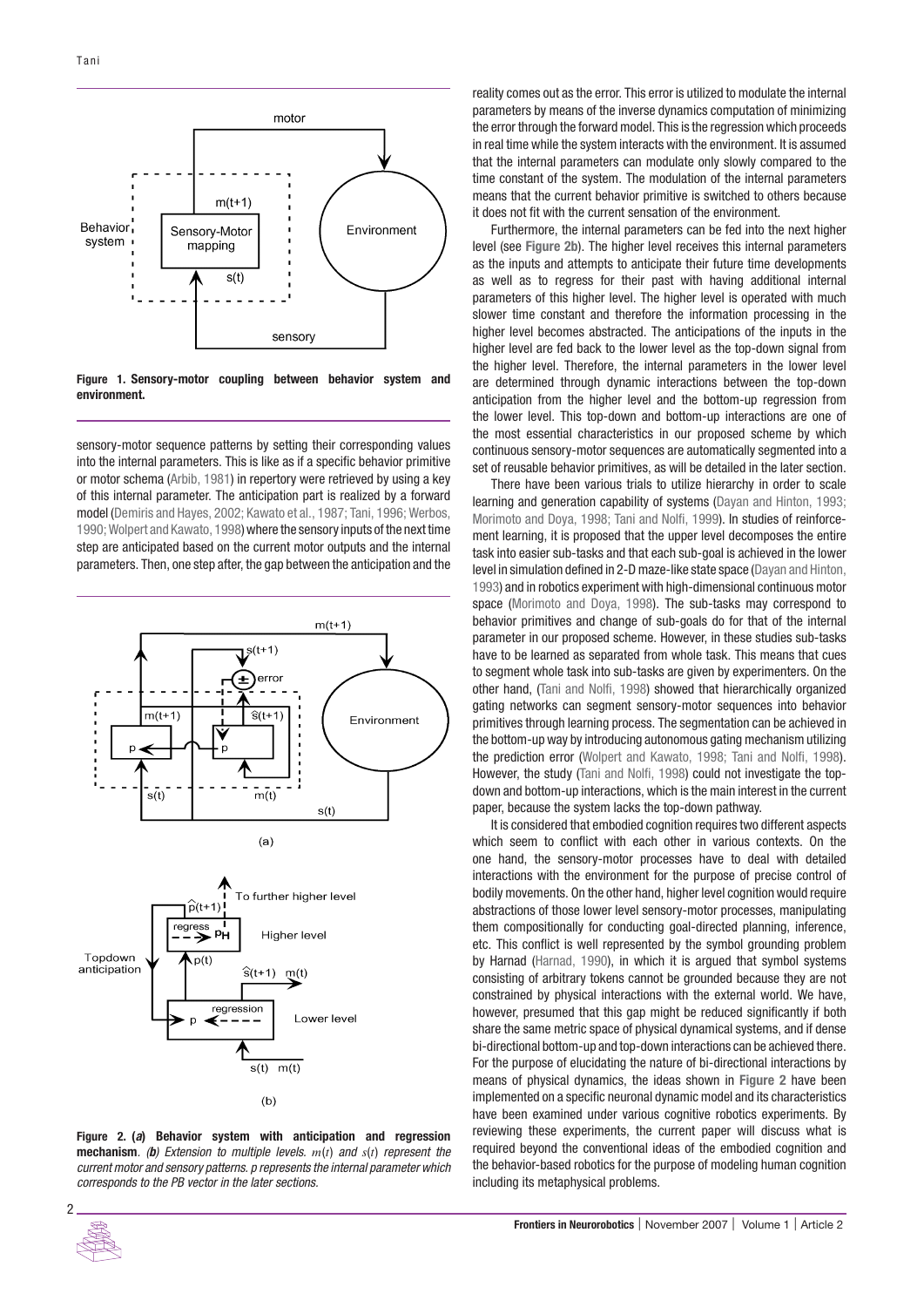## **RNNPB**

This section introduces our proposed model, recurrent neural network (RNN) with parametric biases (RNNPB) (Tani, 2003) which implements our ideas discussed in the introduction. The RNNPB is a variance of RNN models (Elman, 1990; Jordan, 1986; Pollack, 1991) which are good at learning temporal patterns by allowing re-entry of the internal activation state with allocating the so-called context units. Jordan (Jordan, 1986) showed that a simple attractor dynamics can be embedded in a RNN with utilizing its context units dynamics. Elman (Elman, 1990) and Pollack (Pollack, 1991) showed that the certain linguistic grammars can be learned by self-organizing fractal-shape attractor in the RNN dynamic structure. As inspired by these prior studies, we investigated the possibility of scaling RNNs with aiming that a set of behavior primitives are learned as embedded in multiple attractor dynamics of a single RNN by sharing the same synaptic weights among them. However, it turned out that multiple attractors of hosting different behavior primitives can hardly self-organize through training in the conventional RNN, as have been indicated by Doya et al. (Doya and Yoshizawa, 1989).

On this account, we proposed a novel scheme of the RNNPB as shown in **Figure 3**. In this scheme the parametric biases (PB) units are allocated in the input layer of the conventional RNN of the heavyside activation type. The PB works as bifurcation parameter of the network dynamics for switching among different subsequence patterns in a single RNN (Tani, 2003; Tani and Ito, 2003). The PB as bifurcation parameter actually corresponds to the internal parameter p in **Figure 2**. For a given PB vector, a specific sequence pattern is generated. On the other hand, the PB vector can be inversely computed to account for given input subsequence patterns through the regression by means of the error back-propagation scheme. This is actually the recognition process of the RNNPB. These explain an interesting mechanism of the RNNPB for both recognizing and generating the same subsequence patterns by the same encoding of the PB vector.

In the current implementation the generation and recognition processes are conducted simultaneously in the on-line operation of robots. The PB vector is constrained to modulate only slowly compared to change in the sensory-motor patterns and that in the context activation. By this means, it is aimed that the PB dynamics of slow time constant encode sequential changes of behavior primitives and that the context activation dynamics encode short-range sensory-motor profile of each behavior primitive.

This section describes more details of the RNNPB.

#### On the interactions between top-down anticipation and bottom-up regression

The role of learning is to self-organize the mapping between the PB vector and spatio-temporal sensory-motor patterns. It is important to note that the PB vector for each learning pattern is self-determined in a non-supervised manner. In the learning phase, a set of sensorymotor patterns are learned through the forward model of the RNNPB by self-determining both the PB vectors, which are assigned differently for each pattern, and a synaptic weight matrix, which is common for all the patterns. The information flow of the RNNPB in the learning phase is shown in **Figure 3a**. This learning is conducted using both target patterns of motor pattern  $m_t$  and the sensory pattern  $s_t$ . When given  $m_t$  and  $s_t$  in the input layer, the network predicts their values at the next time step in the output layer as  $\hat{m}_{t+1}$  and  $\hat{s}_{t+1}$ . The outputs are compared with their target values  $m_{t+1}$  and  $s_{t+1}$  and the error generated is back-propagated (Rumelhart et al., 1986) for the purpose of updating both the synaptic weights and PB vectors.  $c_t$  represents the context units where the selffeedback loop is established from  $c_{t+1}$  in the output layer to  $c_t$  in the input layer. The context unit activations represent the internal state of the network.

After the learning is completed, the sensory-motor sequences can be generated by means of the forward dynamics of the RNNPB with the PB vectors of currently obtained as shown in **Figure 3b**. The PB vectors could be self-determined through the on-going regression processes as well as the top-down anticipation of them if the higher level network is implemented. In the generation process, the RNNPB can be operated in a closed-loop mode where the next step's sensory-motor prediction outputs are fed back to the current step as inputs, as denoted by a dotted line on the left-hand side in **Figure 3b**. In this way, the RNNPB can look ahead of imaginary sensory-motor sequences in future steps without receiving the actual sensory inputs from the environment.

**Figure 3c** illustrates how the PB vectors can be inversely computed for the given target sensory sequences in the regression process. The RNNPB, when receiving the current sensory inputs  $s_t$ , attempts to predict their next vectors,  $\hat{s}_{t+1}$ , by utilizing the temporarily obtained PB vectors. In the next step, the error for this prediction outcome is obtained from the target value  $s_{t+1}$  and it is back-propagated to the PB units and the current PB vectors are updated in the direction of minimizing the error with employing the steepest descent method. The actual computation of the PB vectors is conducted by using the so-called regression window of the immediate past steps. The error signal in the output layer is back-propagated through time (Rumelhart et al., 1986) to the PB vectors which is averaged over the window steps in order to make the PB vector modulated smoothly over time steps. The regression is iterated for order of 10–50 times for each step shift of the regression window in the forward direction. If pre-learned





**Architecture**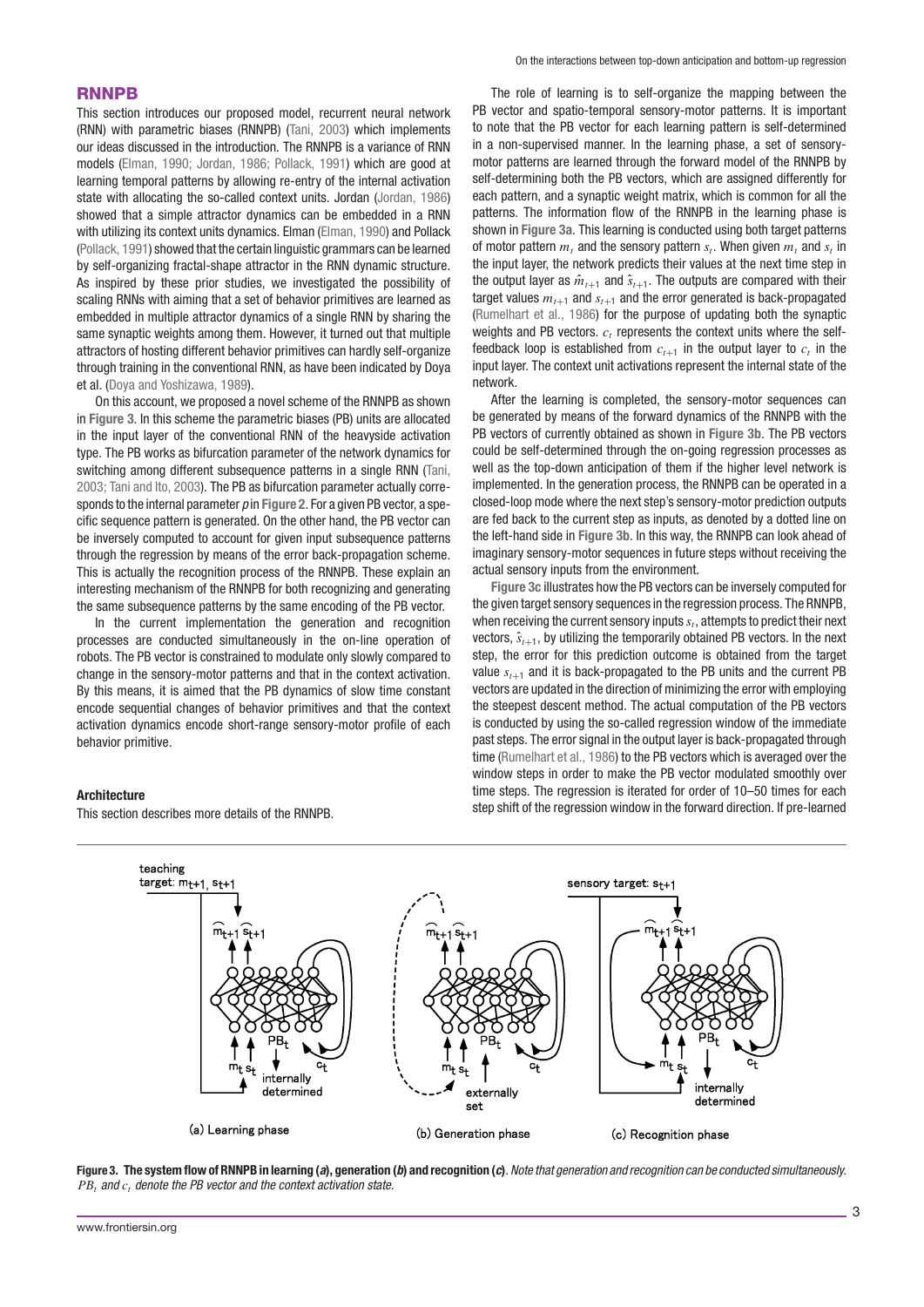sensory sequence patterns are perceived, the PB vectors tend to converge to the corresponding values that were obtained in the learning phase.

In the actual implementation in the on-line operation of our robot platforms, the recognition of the past sensory sequences by the regression and the forward sensory-motor anticipation for future steps are conducted simultaneously. By means of this, the forward anticipation for near future is dynamically obtained based on the PB vector which is obtained as situated to the current sensory-motor sequences. Furthermore, the forward anticipation of the PB vector by the higher level allows the system to generate the future anticipation of sensory-motor sequences for longer steps. The introduction of the higher level will be revisited in the later section.

#### **Adapting PB vector**

Now, the exact mechanism for adapting the PB vector is described. The PB vectors are determined through regression of the past sequence pattern in both recognition and learning processes. In the recognition process, the regression is applied for the immediate past window steps L, by which the temporal profile of the PB,  $p_t$  from L steps before to the current step *ct*, is updated. The window for the regression shifts as time goes by while  $p<sub>t</sub>$  is updated through the iterations in the on-line recognition process. In the learning phase the regression is conducted for all steps of the training sequence patterns. (This means that the window contains the whole sequence and it does not shift.)

The temporal profile of  $p_t$  in the sequence is computed via the back-propagation through time (BPTT) algorithm (Rumelhart et al., 1986; Werbos, 1990). In this computation  $\rho_t$ , the potential of the parametric bias, is obtained first.

The potential *ρt* changes due to the update computed by means of the error back-propagated to this parametric bias unit, which is integrated for a specific step length in the sequence. Then the parametric bias,  $p_t$ , is obtained by taking a sigmoid function output of the potential. The utilization of the sigmoid function is just a way of computationally bounding the value of the parametric bias to a range of 0.0–1.0. In this way, the parametric bias is updated to minimize the error between the target and the output sequence.

For each iteration in the regression of the window, L steps of lookahead prediction, starting from the onset step of the window, are computed by the forward dynamics of the RNN. Once the L steps of the prediction sequence are generated, the errors between the targets and the prediction outputs are computed and then back-propagated through time. The error back-propagation updates both the values of the parametric bias at each step and the synaptic weights. The update equations for the *i*th unit of the parametric bias at time  $t$  in the sequence are:

$$
\delta \rho_t^i = k_{bp} \cdot \sum_{\text{step}=t-l/2}^{t+l/2} \delta_t^{bp^i} + k_{nb} (\rho_{t+1}^i - 2\rho_t^i + \rho_{t-1}^i)
$$
(1)

$$
\Delta \rho_t^i = \epsilon \cdot \delta \rho_t^i + \eta \cdot \Delta \dot{\rho}_t^i \tag{2}
$$

$$
p_t^i = \text{sigmoid}(\rho_t^i/\zeta) \tag{3}
$$

where t sweeps from the onset of the window  $L - t_c$  to the current step  $t_c$  in the on-line operation. In Equation (1),  $\delta \rho_t$ , the delta component of the potential of the parametric bias unit, is obtained from the summation of two terms. The first term represents the summation of the delta error,  $\delta_t^{b p^i}$ , in the parametric bias units for a fixed time duration *I* which should be much smaller than L.  $\delta_t^{b}$ , which is the error back-propagated from the output units to the *i*th parametric bias unit, is summed over the period from  $t - l/2$  to  $t + l/2$  time steps. By summing the delta error, the local fluctuations of the output errors will not affect the temporal profile of the



**Figure 4. A user is interacting with the Sony humanoid robot.**

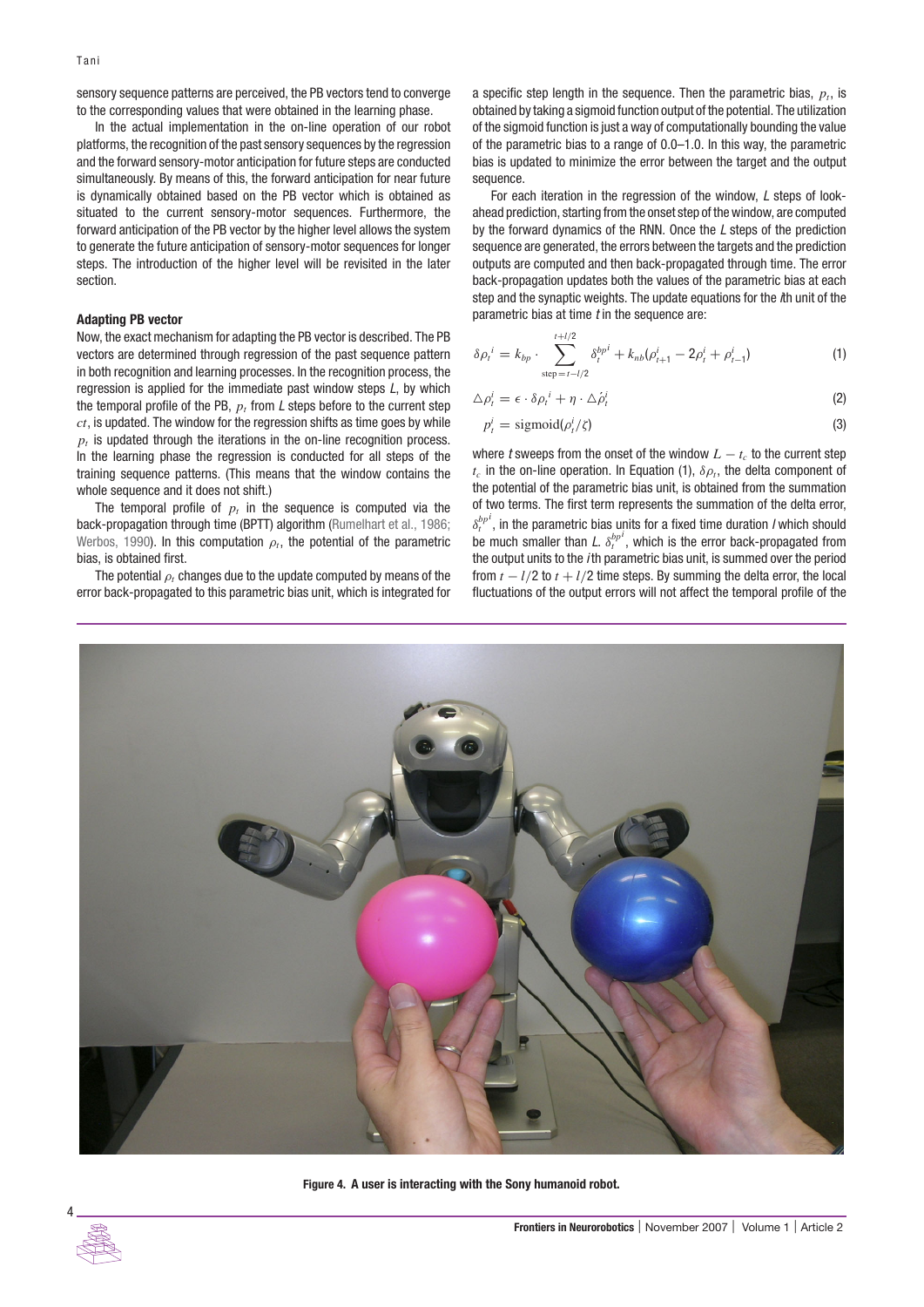

**Figure 5. Switching of the robot movement pattern among three learned patterns as initiated by switching of user hand movement.**

parametric bias significantly. The parametric bias should vary only with structural changes in the target sequence. Otherwise it should become flat, or constant, over time.

The second term plays the role of a low pass filter through which frequent rapid changes of the parametric bias are inhibited.  $k_{nb}$  is the coefficient for this filtering effect.  $\rho_t$  is updated based on  $\delta \rho_t$  obtained in Equation (1). The actual update  $\triangle \rho_t$  is computed by utilizing a momentum term to accelerate convergence as shown in Equation (2), where  $\Delta \dot{\rho}^i_t$  denotes the update in the previous iteration. Then, the

current parametric bias  $p_t$  is obtained by means of the sigmoidal outputs of the potential *ρt* divided by *ζ* in Equation (3). *ζ* denotes the steepness parameter of the sigmoid output which is usually set as 1.0 as default.

Although number of the PB units seem to enhance memory capacity of the RNNPB, the detailed relation has not been obtained yet. Our preliminary examination showed that there is a tendency of losing generalization capability in learning if the number is increased. In the later described experiments, 4 PB units are allocated.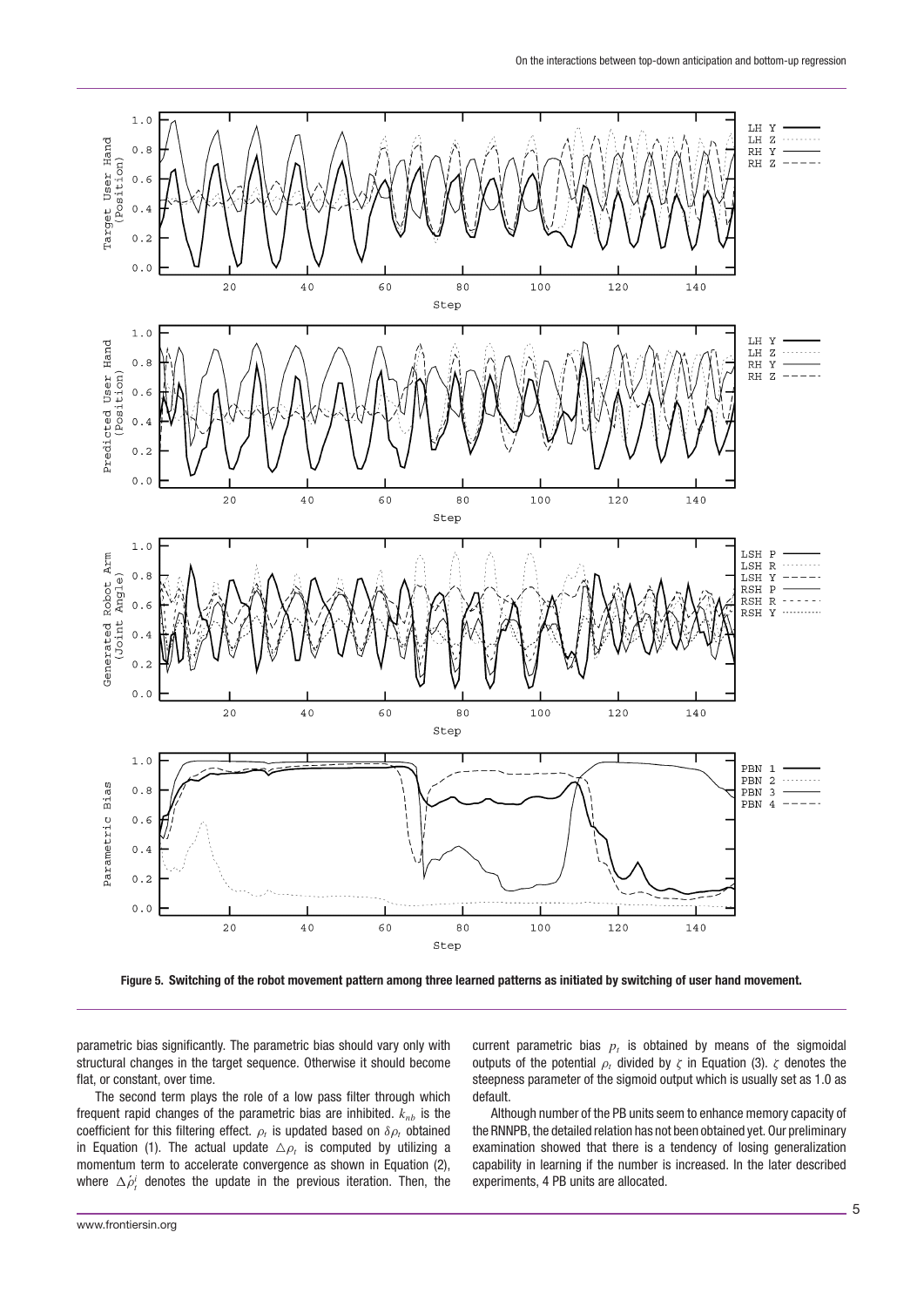# **COGNITIVE ROBOTICS PROJECTS**

In this section, two different cognitive robotics experiments are reviewed. The first experiment introduces a task of imitative interaction by a humanoid robot in which a single level RNNPB is utilized. This experiment examines how the current interactive situations are recognized and how their corresponding motor sequence patterns are generated simultaneously. The second experiment introduces a task of object handling by an arm robot. In this task, problems of self-organization of behavior primitives and chunking as well as the on-line behavior plan generation and modulations are investigated with utilizing the RNNPB model with the two levels structure.

#### **Imitative interactions**

Experimental studies of the imitative interactions (Ito and Tani, 2004) between robots and humans were conducted by using a humanoid robot built by Sony (see **Figure 4**).

In this experiment, the robot learns multiple movement patterns shown by a user's hand movements in the learning phase. The RNNPB shown in **Figure 3** learns to anticipate how the positions of both the user's hands change in time in terms of the sensory mapping from  $s_t$  to  $s_{t+1}$ and also it learns how to change the motor outputs correspondingly in supervised ways. The positions of the user's hands are sensed by tracking colored balls in his hands. In the interaction phase, when one of the learned movement patterns is demonstrated by the user, the robot arms are expected to move by following the pattern. When the hand movement patten is switched from one to another, the robot arm movement pattern should switch correspondingly. This sort of on-line adaptation can be done by conducting the generation and the recognition processes simultaneously as a mirror system. When the prediction of the user's hand movement generates error, the PB vector is updated to minimize the error in real time while the motor outputs are generated depending on the current PB values.

The results of the experiment are plotted in **Figure 5**. It is observed that when the user hand movement pattern is switched from one of the learned patterns to another, the patterns in the sensory prediction and the motor outputs are also switched correspondingly by accompanying substantial shifts in the PB vector. Although the synchronization between the user hand movement pattern and the robot movement pattern is lost once during the transitions, the robot movement pattern is re-synchronized to the user hand movement pattern within several steps. The experiments also showed that once the patterns were synchronized they were preserved robustly against slight perturbations in the repetitions of the user's hand movements. Our further analysis concluded that the attractor dynamics system, with its bifurcation mechanism via the PB, makes the robot system manipulatable by the users as well as robust to possible perturbations.

#### **RNNPB with multiple levels for chunking**

The RNNPB is extended to have multiple levels by which it can deal with generation and recognition of more complex behavior patterns. **Figure 6** shows the extended architecture. The higher and lower level RNNs are bi-directionally interfaced using the PB vector. The prediction of the PB vector sequences generates a top-down plan of motor sequences while recognition of the sensory flow generates PB vector feedback corresponding to the actual experience in the environment. The following will describe how we addressed the problems of chunking in sensorymotor flow by learning, the bottom-up and top-down interactions between the levels in behavior generation.

*Chunking of sensory-motor flow through iterative learning.* The experiments were conducted for the task of simple object manipulation using an arm robot of 4-DOF. In this task, the robot perceives the center position of the object and the arm tip position by the robot camera as the sensory inputs. The extended RNNPB with two levels is forced to learn multiple behavior tasks in a supervised manner. Each task consists of a sequence of behavior primitives, such as approaching an object, pushing it, and then returning to the home position. There is no prior knowledge



**Figure 6. The complete architecture of hierarchically organized RNNPB**.  $P_T$ : the PB predicted in the higher level interacts with  $p_t$ : the PB inversely computed in the lower level.

about those primitive in the networks but the experimenter demonstrates them to the robot in terms of their combinational sequences. It is also noted that there are no signs for segmentation of the primitives in the continuous sensory-motor flow which the robot is exposed to learn. The network has to discover how to segment the flow of the on-going task by attempting to decompose the sensory-motor flow into a sequence of segments (behavior primitives) which are reusable in other tasks to be learned. The actual learning of the network are conducted with using seven training task sequences. The connection weights in the both nets are initialized withrandom values with range from −0*.*1 to 0.1 in the beginning of the learning.

In the current implementation of the PB regression, one minor modification is made. The PB vector receives the pressure to be modulated toward either extremes of 0.0 or 1.0 by setting *ζ* as a smaller value than 1.0. This alternated scheme enables the PB values to change stepwisely in the segmentation points. When at the least one element of the PB vector changes its value stepwisely with crossing 0.5, the higher level recognizes this as the moment of segmentation. In the learning process of the lower level, the PB sequences are generated as the results of the segmentation by means of the regression which are used for the training of the higher level. The forward computation of the higher level RNN proceeds along with Tof the event step accompanied by the segmentation (the event step in the higher level proceeds to next step in the timing of the segmentation occurrence). The higher level learns to predict the next PB vector to switch as  $P_{T+1}$  with its timing accompanied by the segmentation denoted as  $\tau_{T+1}$ .

**Figure 7** shows how the PB sequences are generated in the learning results, for three of representative training sensory-motor sequences out of seven. The plots in the top row in this figure show the activation of four parametric bias units as a function of the time step; the activation values from 0.0 to 1.0 are represented using the gray scale from white to black, respectively. The plots in the second and the third rows represent the temporal profile of motor and sensor values for each training sequence. The vertical dotted lines indicate the occurrence of segmentation when the behavior sequence switches from one primitive to another in generating the training sequence. The capital letters associated with each segment denote the abbreviation of the corresponding primitive

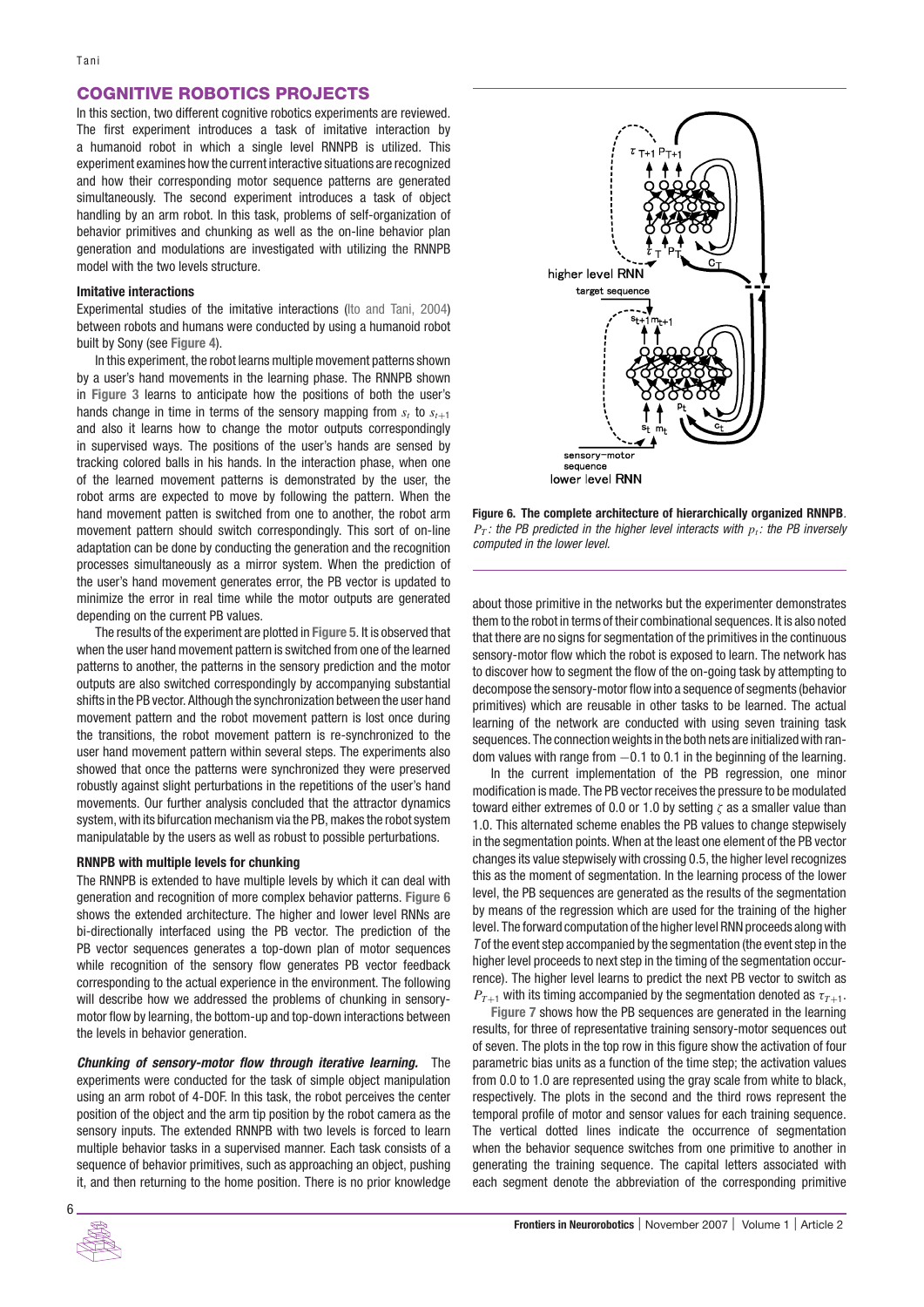

**Figure 7. For the three representative training sequences (a)–(c), the temporal profiles of the parametric bias, the motor outputs are plotted in the second row and the sensor inputs are plotted in the third row**. The vertical dotted lines denote occurrence of segmentation when the primitive behaviors switched. The capital letters associated with each segment denote the abbreviation of the corresponding primitive behavior.

behavior. In this figure, it is observed that the switching of bit patterns in the parametric bias takes place mostly in synchronization with the segmentation points known from the training sequences although it is observed that some segments are fragmented. Our examinations for all the trained sequences showed that the bit patterns in the parametric bias correspond uniquely to primitive behaviors in a one-to-one relationship in most cases. They are shown in **Figure 7** with the following abbreviations. AO, approach to object in the center from the right-hand side; PO, push object from the center to the left-hand side; TO, touch object; IC, perform inverse C shape; HO, go back to home position; CE, go to the center from the right-hand side; and C, perform C shape.

*Dynamic motor plan adaptation through bottom-up and top-down interactions.* The actual behavior of the robot is generated through the dynamic interactions between the top-down pathway, based on look-ahead prediction of the PB sequences in the event step, and the bottom-up pathway, based on the regression of the PB for the sensory flow of actually experienced. More specifically, the current PB vector is iteratively updated by summing both signals derived from the PB prediction in the higher level and the error back-propagated in the regression of the actual sensory flow in the lower level.

We examined how action plans can be dynamically adapted due to changes in the environment by going through bottom-up and top-down interactions (Tani, 2003). In the new experiment, the robot learns to generate two different behavior sequences depending on the position of the object which is perceived as one of the sensory inputs. When the object is perceived in the center on the task space, the robot has to perform the task-A in which the arm repeatedly approaches the object and returns to the home position periodically, as shown in **Figure 8a**. When the object is perceived on the left-hand side of the task space, the robot has to perform the task-B in which the arm repeats a sequence of centering, making a C-shape, and then returning home, as shown in **Figure 8b**.

The learning of these two tasks were attempted by training only the higher level with utilizing the behavior primitives learned in the lower level in the previous experiment. The lower level was not re-trained in this new experiment. After the learning was converged, it was shown that the robot can generate either of the behavior sequences correctly depending on the position of the object, center or left-hand side. When the robot starts to move its arm, the PB vector in the initial event step is inversely computed to account for the sensory inputs of representing the current position of the object as well as the current position of the hand tip. The two different situations concerning the object position generate two different PB vector in the initial event step which are followed by the corresponding PB sequences learned in the higher level. However, our current interest is to examine what would happen if the position of the object is switched from the center to the left-hand side in the middle of the task execution. The question is that if the behavior plans as well their executions can be dynamically adapted to the sudden situational changes through the process of the bottom-up and the top-down interactions.

The experiment showed that in the initial period the task-A behavior patten is generated stably by following its mental plan. When the object is moved from the center to the left-hand side, the anticipation of the sensory inputs goes wrong and the behavior pattern becomes unstable as deviated from the task-A. However, this period of unstability is gone afterwhile and the second behavior pattern initiates and it continues stably. **Figure 8c** shows the temporal profile of the behavior generated. The vertical dotted line denotes the moment when the object is moved from the center to the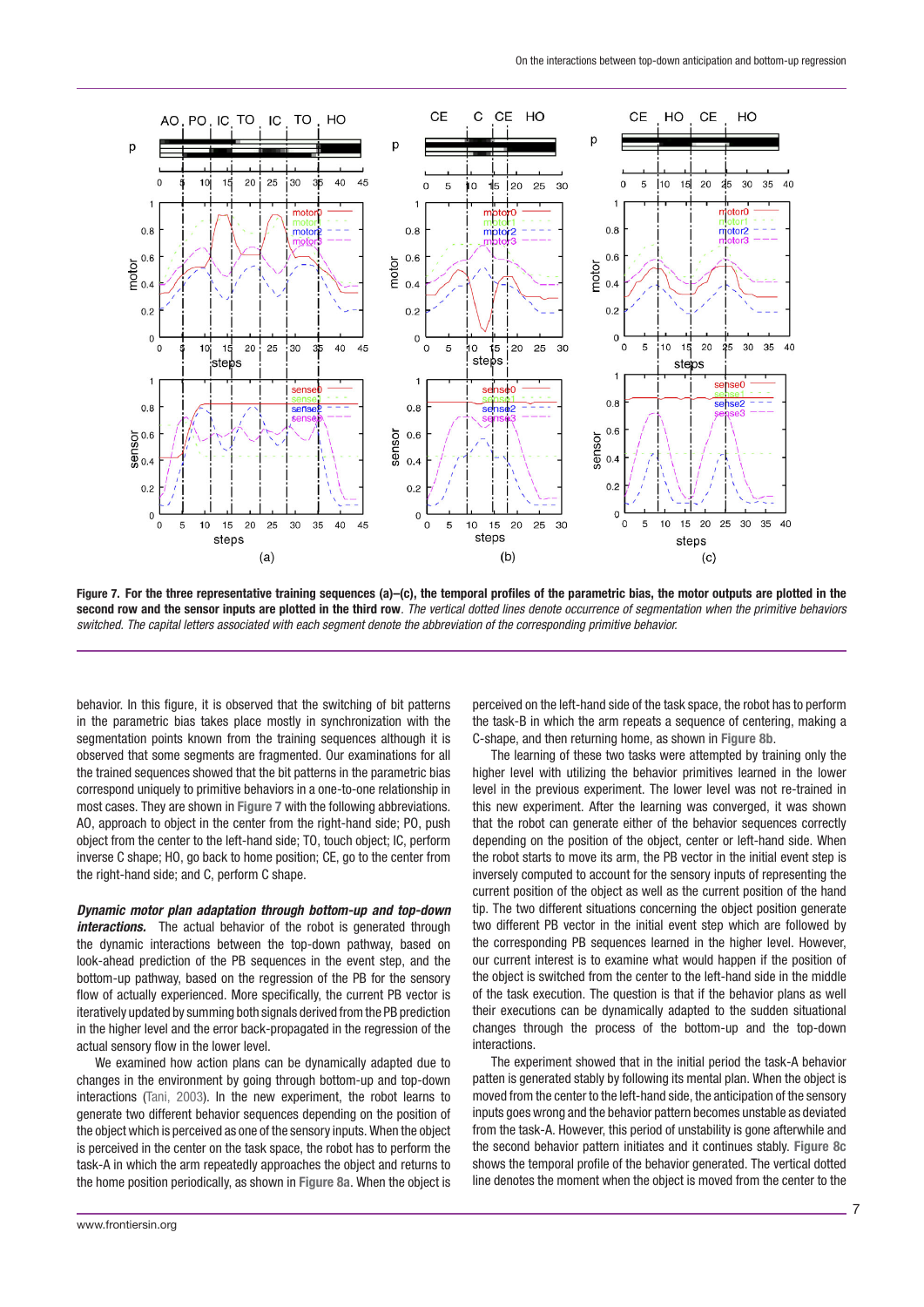left-hand side of the task space. Observe that it takes 20 steps until the second behavior pattern is initiated after the object is moved to the lefthand side. Observe also that the PB, the motor outputs, and the sensory inputs fluctuate during this transition period. The fluctuation is initiated because of the gap generated between the top-down prediction of the PB values and their bottom-up estimation through the regression based on the sensory inputs. In the five repeated trials in this parameter setting, the profiles of the transient patterns were diverse. The observed fluctuation seems to play the role of a catalyst in searching for diverse transition paths from the steady attractor, associated with the first behavior pattern, to that for the second behavior pattern. Once the transition is complete, the second behavior pattern proceeds steadily. It was also found that the success of the current task largely depends on the parameter which defines the ratio between the two forces of the top-down anticipation and the bottom-up regression acting on the PB. If the top-down is too strong, just the first behavior sequence continues with neglecting the situational change. On the other hand, if the bottom-up is too strong, the behavior generation becomes unstable by being sensitive to various noise in the physical world. The current task becomes successful with setting the ratio parameter in the middle of these two extremes. The future study



**Figure 8. Profiles of task-A and task-B are shown in (a) and (b), respectively**. (*c*) shows the profile of the dynamic switching from task-A to task-B, where a dotted line indicates the moment when the object is moved from the center to the left-hand side.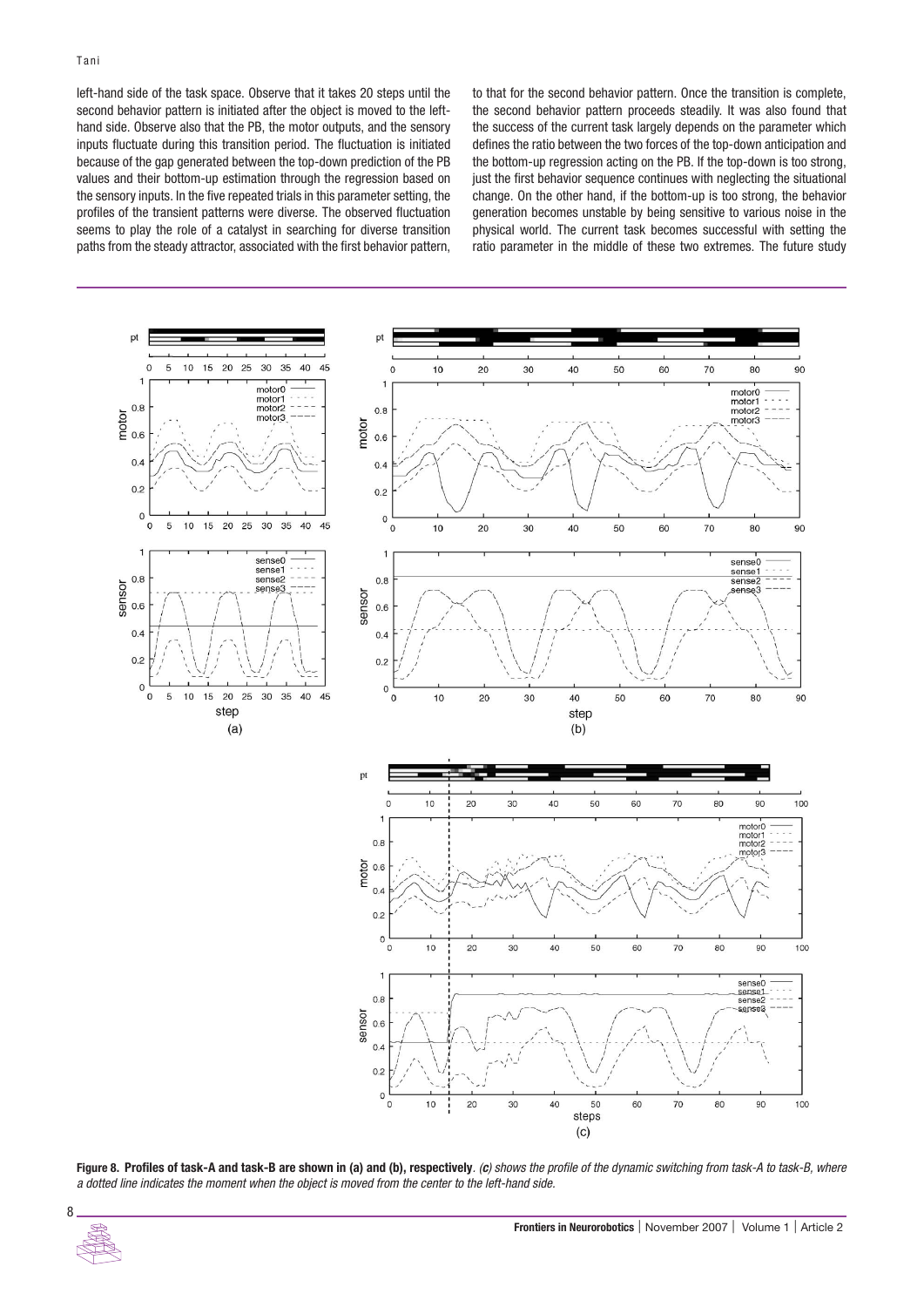will examine the scheme for on-line adaptation of the ratio parameter by extending the idea shown in (Tani, 1998).

It is concluded that the bottom-up and top-down interactions are crucial in resolving conflicts between the levels and thus in adaptively generating behavior sequences.

### **DISCUSSION AND SUMMARY**

The current paper discussed that the mechanisms of anticipation and regression are indispensable in modeling cognitive behavior. The anticipation tells the behavior system that how much the system is currently situated in the environment and the regression tells the system how to become re-situated when the anticipation goes wrong with facing dynamic changes in the environment. This idea was implemented in a neural network model of RNNPB with/without levels. The PB vector in the model works as the internal parameter which encodes a set of behavior patterns.

The scheme of the RNNPB with multiple levels can show one possible way to acquire compositionality in behavior generation. The term compositionality comes from philosophy and linguistics (Evans, 1981) saying that whole can be reconstructed by combination of parts. Our scheme shows how compositionality can be acquired without using symbols and their manipulations but with dynamical systems metaphor. More specifically, complex sensory-motor sequences are decomposed into a set of reusable behavior primitives by utilizing the parameter bifurcation characteristics of the non-linear neuronal dynamics.

On the one hand, it might be possible to utilize multiple attractor dynamics to embed different behavior primitives into different basins of attraction. The switching of behavior primitives can be carried out by perturbing the system state to transit from one basin to another from the higher level. However, the problem is that it is quite difficult to generate multiple attractors of the desired through training of the standard RNNs regardless of number of context units and hidden units alllocated. This seems to come from the fact that significantly high correlations are established among context units activities due to full connectivities introduced in the networks, as we have written briefly in the previous section. Instead, it might be possible to use the echo-state machine (Jaeger and Haas, 2004) to embed number of different attractor dynamics because of its inherently rich "reservoir" dynamics in the internal neurons activities due to sparse connectivities among them. This research direction could be for future.

The current paper showed that the behavior patterns of learned can either be generated by the top-down anticipation of the PB or be recognized by the bottom-up regression of the PB. The actual behavior is generated through the interactive process between these two pathways. In the first experiment of the imitative interactions, it was observed that the sensory-motor sequences are segmented into chunks of different patterns as accompanied by stepwise changes of the PB values. The anticipation error during each chunk is low while it becomes larger at the transit from one chunk to another. During the chunk everything goes smoothly and automatically where the perfect coherence are generated between the anticipation by the internal system and the reality from the environment. However, in the transit, this coherence is lost and intensive computational processes of the regression are conducted in order to optimize the PB of the internal parameter. The similar phenomena was observed in the second experiment with the arm robot. The incoherence, in this experiment, appears in the transit from the task-A to the task-B which is triggered by the environmental changes regarding to the position of the object. It might be said that at these moments of "breakdown" the behavior system becomes rather "conscious" about the gap between the its subjective expectation and the reality which results in the intensive regression and adjustments for the "self". (Tani, 1998, 2004). On the other hand, in the coherent state, there are nothing to be "conscious" about.

The conventional dynamical systems approaches for behavior systems tend to focus only on the structural stability in the sensory-motor coupling. The current paper has focused rather on the moment of the breakdown and proposed novel mechanisms to deal with it. It is highly speculated that such trials may lead us to further understanding of the problems in embodied cognition including some metaphysical problems.

## **CONFLICT OF INTEREST STATEMENT**

The authors declare that the research was conducted in the absence of any commercial or financial relationships that should be construed as a potential conflict of interest.

### **ACKNOWLEDGEMENTS**

The study has been partially supported by a Grant-in-Aid for Scientific Research on Priority Areas "Emergence of Adaptive Motor Function through Interaction between Body, Brain and Environment" from the Japanese Ministry of Education, Culture, Sports, Science and Technology. Part of this study was conducted with collaborations with Sony Corp.

#### **REFERENCES**

- Arbib, M. (1981). Perceptual structures and distributed motor control. In Handbook of Physiology: The Nervous System, II. Motor Control (Cambridge, MA, MIT Press), pp. 1448–1480.
- Beer, R. (1995). A dynamical systems perspective on agent-environment interaction. Artif. Intell. 72(1), 173–215.
- Brooks, R. (1991). Intelligence without representation. Artif. Intell. J. 47, 139–159.
- Brooks, R. A. (1999). Cambrian intelligence: the early history of the new ai (Cambridge, MA, USA, MIT Press).
- Dayan, P., and Hinton, G. (1993). Feudal reinforcement learning. In Advances in Neural Information Processing Systems 5, Proceedings of the IEEE Conference in Denver, C. L. Giles, S. J. Hanson, and J. D. Cowan, eds. (San Mateo, CA, Morgan Kaufmann).
- Demiris, J., and Hayes, G. (2002). Imitation as a dual-route process featuring predictive and learning components: a biologically plausible computational model. 327–361.
- Doya, K., and Yoshizawa, S. (1989). Memorizing oscillatory patterns in the analog neuron network. In Proceedings of 1989 International Joint Conference on Neural Networks, Washington, D.C., pp. I:27–32.
- Elman, J. (1990). Finding structure in time. Cognit. Sci. 14, 179–211.
- Evans, G. (1981). Semantic theory and tacit knowledge. In Wittgenstein: To Follow a Rule, S. Holzman, and C. Leich eds. (London, Routledge and Kegan Paul), pp. 118–137.
- Harnad, S. (1990). The symbol grounding problem. Physica D 42, 335-346.
- Ito, M., and Tani, J. (2004). On-line imitative interaction with a humanoid robot using a dynamic neural network model of a mirror system. Adapt. Behav. 12(2), 93–114.
- Jaeger, H., and Haas, H. (2004). Harnessing nonlinearity: predicting chaotic systems and saving energy in wireless communication. Science, 78-80.
- Jordan, M. (1986). Attractor dynamics and parallelism in a connectionist sequential machine. In Proceedings of Eighth Annual Conference of Cognitive Science Society (Hillsdale, NJ, Erlbaum), pp. 531–546.
- Kawato, M., Furukawa, K., and Suzuki, R. (1987). A hierarchical neural network model for the control and learning of voluntary movement. Biol. Cybern. 57, 169–185.
- Morimoto, J., and Doya, K. (1998). Hierarchical reinforcement learning of lowdimensional subgoals and high-dimensional trajectories. 2, 850–853.
- Pollack, J. (1991). The induction of dynamical recognizers. Mach. Learn. 7, 227–252. Rumelhart, D., Hinton, G., and Williams, R. (1986). Learning internal representations by
- error propagation. In Parallel Distributed Processing, D. Rumelhart, and J. McClelland eds. (Cambridge, MA, MIT Press), pp. 318–362.
- Steels, L. (2003). Intelligence with representation. Philos. Trans. R. Soc. A 361(1811), 2381–2395.
- Tani, J. (1996). Model-based learning for mobile robot navigation from the dynamical systems perspective. IEEE Trans. Syst. Man Cybern. (B) 26(3), 421-436.
- Tani, J. (1998). An interpretation of the "self" from the dynamical systems perspective: a constructivist approach. J. Conscious. Stud. 5(5–6), 516–42.
- Tani, J. (2003). Learning to generate articulated behavior through the bottom-up and the top-down interaction process. Neural Netw. 16, 11–23.
- Tani, J. (2004). The dynamical systems accounts for phenomenology of immanent time: an interpretation by revisiting a robotics synthetic study. J. Conscious. Stud. 11(9), 5–24.
- Tani, J., and Ito, M. (2003). Self-organization of behavioral primitives as multiple attractor dynamics: a robot experiment. IEEE Trans. Syst. Man Cybern. Part A 33(4), 481–488.
- Tani, J., Ito, M., and Sugita, Y. (2004). Self-organization of distributedly represented multiple behavior schemata in a mirror system: reviews of robot experiments using RNNPB. Neural Netw. 17, 1273–1289.
- Tani, J., and Nolfi, S. (1998). Learning to perceive the world as articulated: an approach for hierarchical learning in sensory-motor systems. In From Animals to Animats 5, R. Pfeifer, B. Blumberg, J. Meyer, and S. Wilson eds. (Cambridge, MA, MIT Press) (later published in Neural Netw. (1999), 12, 1131–1141).